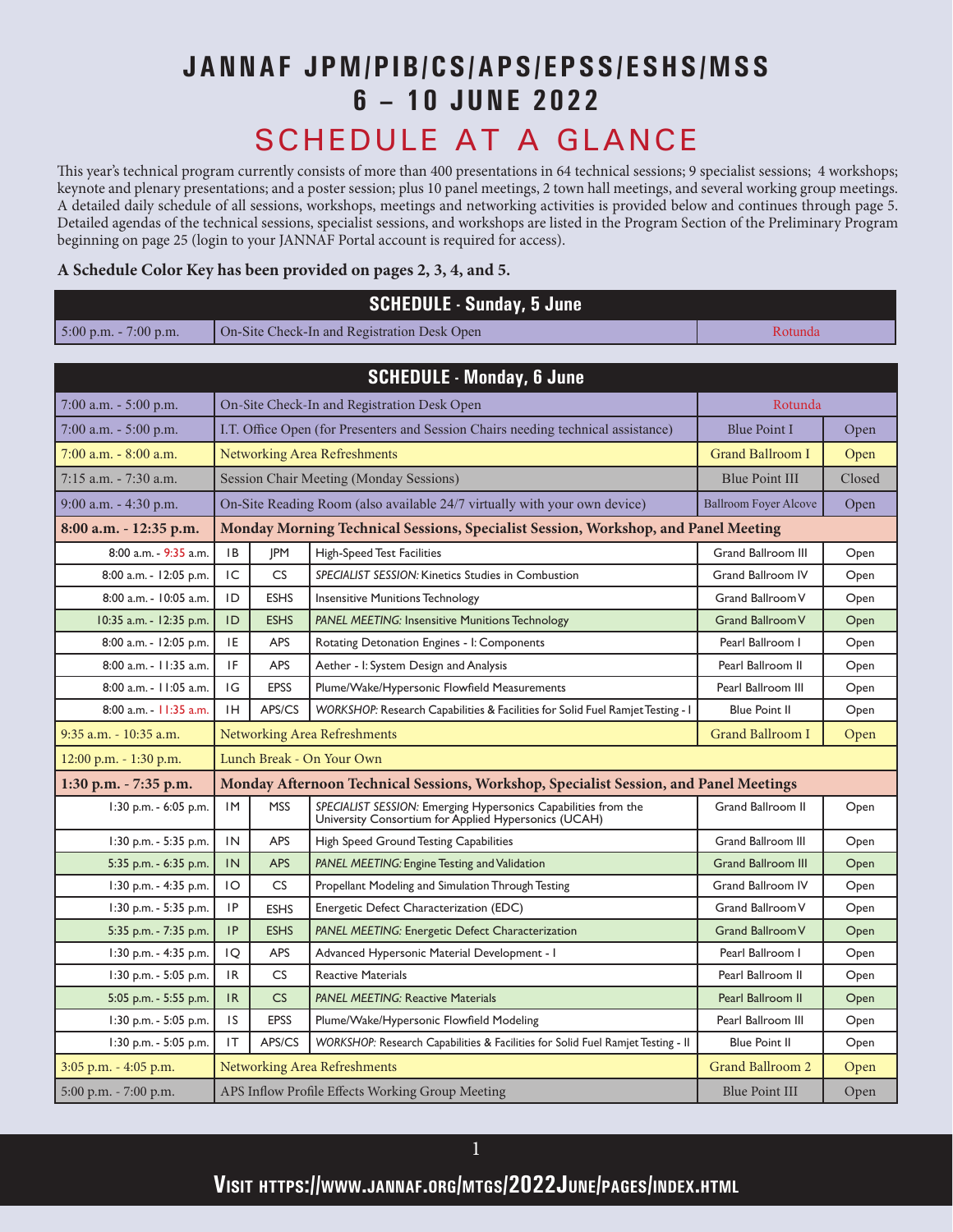| <b>SCHEDULE - Tuesday, 7 June</b>                   |                                                                                                       |             |                                                                                             |                              |        |  |  |
|-----------------------------------------------------|-------------------------------------------------------------------------------------------------------|-------------|---------------------------------------------------------------------------------------------|------------------------------|--------|--|--|
| 7:00 a.m. - 5:00 p.m.                               |                                                                                                       |             | On-Site Check-In and Registration Desk Open                                                 | Grand Ballroom Foyer         |        |  |  |
| 7:00 a.m. - 5:00 p.m.                               |                                                                                                       |             | I.T. Office Open (for Presenters and Session Chairs needing technical assistance)           | <b>Blue Point I</b>          | Open   |  |  |
| 7:00 a.m. - 8:00 a.m.                               |                                                                                                       |             | Networking Area Refreshments                                                                | <b>Grand Ballroom I</b>      | Open   |  |  |
| 7:15 a.m. - 7:30 a.m.                               |                                                                                                       |             | Session Chair Meeting (all Tuesday sessions and Wednesday classified sessions)              | <b>Blue Point III</b>        | Closed |  |  |
| $8:00$ a.m. $-10:00$ a.m.                           |                                                                                                       |             | KEYNOTE ADDRESS: Dr. Venkateswaran Sankaran - AFRL, WPAFB, OH<br>Awards and Announcements   | Grand Ballroom II            | Open   |  |  |
| 9:00 a.m. - 4:30 p.m.                               |                                                                                                       |             | On-Site Reading Room (also available 24/7 virtually with your own device)                   | <b>Ballroom Foyer Alcove</b> | Open   |  |  |
| 9:30 a.m. - 10:00 a.m.                              |                                                                                                       |             | Networking Area Refreshments                                                                | <b>Grand Ballroom I</b>      | Open   |  |  |
| $10:00$ a.m. $-6:00$ p.m.                           |                                                                                                       |             | JANNAF Technical Executive Committee Meeting                                                | <b>Board Room</b>            | Closed |  |  |
| 10:00 a.m. - 12:35 p.m.                             |                                                                                                       |             | <b>Tuesday Morning Technical Sessions and Plenary</b>                                       |                              |        |  |  |
| 10:00 a.m. - 12:35 p.m.                             | 2B                                                                                                    | APS         | <b>Test Facilities</b>                                                                      | <b>Grand Ballroom III</b>    | Open   |  |  |
| 10:00 a.m. - 11:35 a.m.                             | 2C                                                                                                    | <b>CS</b>   | Solid Fueled Ramjet Fuels                                                                   | Grand Ballroom IV            | Open   |  |  |
| 10:00 a.m. - 12:35 p.m.                             | 2D                                                                                                    | APS         | Computational Tools and Applications                                                        | Grand Ballroom V             | Open   |  |  |
| 10:00 a.m. - 12:05 p.m.                             | 2E                                                                                                    | APS         | Advanced Hypersonic Material Development - II                                               | Pearl Ballroom I             | Open   |  |  |
| 10:00 a.m. - 12:35 p.m.                             | 2F                                                                                                    | JPM         | Current and Future Space System Development                                                 | Pearl Ballroom II            | Open   |  |  |
| 10:00 a.m. - 12:05 p.m.                             | 2G                                                                                                    | <b>EPSS</b> | Plume/Wake/Hypersonic Topics                                                                | Pearl Ballroom III           | Open   |  |  |
| 10:00 a.m. - 11:05 a.m.                             | 2H                                                                                                    | <b>MSS</b>  | <b>MSS Plenary</b>                                                                          | <b>Blue Point II</b>         | Open   |  |  |
| Lunch Break - On Your Own<br>12:00 p.m. - 1:30 p.m. |                                                                                                       |             |                                                                                             |                              |        |  |  |
| $1:30$ p.m. $-8:00$ p.m.                            | Tuesday Afternoon/Evening Technical Sessions, Poster Session, Working Group and Panel Meetings        |             |                                                                                             |                              |        |  |  |
| 2:00 p.m. - 3:35 p.m.                               | 2M                                                                                                    | <b>ESHS</b> | Thermal Decomposition and Cookoff                                                           | <b>Grand Ballroom II</b>     | Open   |  |  |
| 4:05 p.m. - 4:25 p.m.                               | 2M                                                                                                    | <b>ESHS</b> | <b>PANEL MEETING: Cookoff</b>                                                               | <b>Grand Ballroom II</b>     | Open   |  |  |
| 1:30 p.m. - 6:20 p.m.                               | 2N                                                                                                    | CS          | <b>Blast Dynamics</b>                                                                       | <b>Grand Ballroom III</b>    | Open   |  |  |
| 1:30 p.m. - 5:05 p.m.                               | 2O                                                                                                    | APS         | <b>Ramjet Fuels and Flames</b>                                                              | <b>Grand Ballroom IV</b>     | Open   |  |  |
| 1:30 p.m. - 6:05 p.m.                               | 2P                                                                                                    | APS/MSS     | Aether - II: Inlet and Combustor                                                            | Grand Ballroom V             | Open   |  |  |
| 1:30 p.m. - 4:35 p.m.                               | 2Q                                                                                                    | <b>APS</b>  | Rotating Detonation Engines - II: Systems                                                   | Pearl Ballroom I             | Open   |  |  |
| 4:35 p.m. - 6:35 p.m.                               | 2Q                                                                                                    | APS         | <b>WORKING GROUP MEETING: Pressure Gain Propulsion</b>                                      | Pearl Ballroom I             | Open   |  |  |
| 1:30 p.m. - 3:35 p.m.                               | 2R<br>Part I                                                                                          | <b>JPM</b>  | Sensors and Measurements for Propulsion Applications                                        | Pearl Ballroom II            | Open   |  |  |
| 4:00 p.m. - 4:35 p.m.                               | 2R<br>Part 2                                                                                          | <b>MSS</b>  | Integrated Health Management                                                                | Pearl Ballroom II            | Open   |  |  |
| 4:35 p.m. - 5:35 p.m.                               | 2R<br>Part 2                                                                                          | <b>MSS</b>  | PANEL MEETING: Integrated Health Management / Modeling and Simulation<br>of System Autonomy | Pearl Ballroom II            | Open   |  |  |
| 1:30 p.m. - 5:00 p.m.                               | <b>2S</b>                                                                                             | EPSS        | EPSS Tutorial: Space Propulsion Systems                                                     | Pearl Ballroom III           | Open   |  |  |
| 1:30 p.m. - 3:35 p.m.                               | 2T                                                                                                    | <b>MSS</b>  | Interior Ballistics and Explosive Modeling                                                  | <b>Blue Point II</b>         | Open   |  |  |
| 6:00 p.m. - 8:00 p.m.                               | <b>EPSS</b><br>2V<br>EPSS Poster Session (includes light refreshments)<br>Grand Ballrom Foyer<br>Open |             |                                                                                             |                              |        |  |  |
| $3:05$ p.m. $-4:05$ p.m.                            | Networking Area Refreshments<br>Grand Ballroom I                                                      |             |                                                                                             |                              |        |  |  |

| <b>Schedule Color Key</b>                                        |  |                        |  |  |  |  |  |
|------------------------------------------------------------------|--|------------------------|--|--|--|--|--|
| Concurrent Sessions or Panel Meetings<br><b>Meeting Services</b> |  |                        |  |  |  |  |  |
| Networking Opportunities                                         |  | <b>Session Details</b> |  |  |  |  |  |
| Closed Meetings                                                  |  | <b>Panel Meetings</b>  |  |  |  |  |  |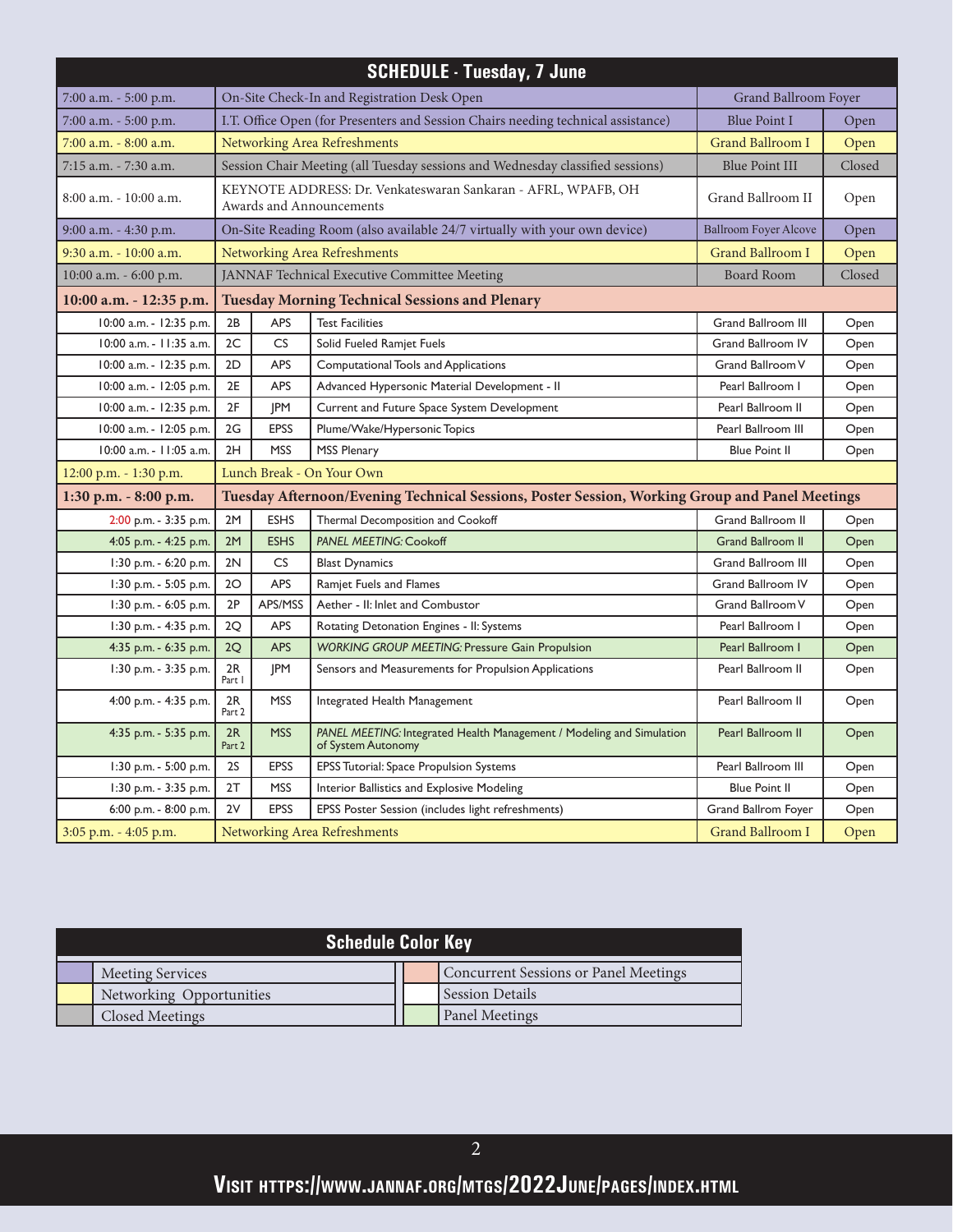| <b>SCHEDULE - Wednesday, 8 June</b>                                         |                                                                          |                         |                                                                                              |                                 |        |  |  |
|-----------------------------------------------------------------------------|--------------------------------------------------------------------------|-------------------------|----------------------------------------------------------------------------------------------|---------------------------------|--------|--|--|
| 7:00 a.m. - 5:00 p.m.                                                       |                                                                          |                         | On-Site Check-In and Registration Desk Open                                                  | Grand Ballroom Foyer            |        |  |  |
| 7:00 a.m. - 5:00 p.m.                                                       |                                                                          |                         | I.T. Office Open (for Presenters and Session Chairs needing technical assistance)            | <b>Blue Point I</b>             | Open   |  |  |
| 7:00 a.m. - 8:00 a.m.                                                       | Networking Area Refreshments                                             | <b>Grand Ballroom I</b> | Open                                                                                         |                                 |        |  |  |
| 7:15 a.m. - 7:30 a.m.                                                       |                                                                          |                         | Session Chair Meeting (Wednesday sessions and Thursday classified session)                   | <b>Blue Point III</b>           | Closed |  |  |
| 9:00 a.m. - 4:30 p.m.                                                       |                                                                          |                         | On-Site Reading Room (also available 24/7 virtually with your own device)                    | <b>Ballroom Foyer Alcove</b>    | Open   |  |  |
| 8:00 a.m. - 12:05 p.m.                                                      |                                                                          |                         | <b>Wednesday Morning Technical Sessions and Specialist Session</b>                           |                                 |        |  |  |
| 8:00 a.m. - 11:35 a.m.                                                      | 3A                                                                       | PIB                     | SPECIALIST SESSION: Launch and Space Maneuvering Systems - I                                 | Grand Ballroom II               | Open   |  |  |
| 8:00 a.m. - 9:35 a.m.                                                       | 3B                                                                       | CS.                     | Special Topics in Additive Manufacturing                                                     | Grand Ballroom III              | Open   |  |  |
| 8:00 a.m. - 11:05 a.m.                                                      | 3C                                                                       | CS                      | Ignition and Combustion in Solid Propellant Guns                                             | <b>Grand Ballroom IV</b>        | Open   |  |  |
| 8:30 a.m. - 11:05 a.m.                                                      | 3D                                                                       | <b>APS</b>              | Ramjet Design and Aero                                                                       | Grand Ballroom V                | Open   |  |  |
| 8:00 a.m. - 12:05 p.m.                                                      | 3E                                                                       | APS                     | Rotating Detonation Engines - III: Modeling, Materials and Flow Physics                      | Pearl Ballroom I                | Open   |  |  |
| 8:00 a.m. - 11:35 a.m.                                                      | 3F                                                                       | <b>CS</b>               | Fuel Injection, Ignition, and Flameholding                                                   | Pearl Ballroom II               | Open   |  |  |
| 8:00 a.m. - 9:35 a.m.                                                       | 3H<br>Part I                                                             | <b>JPM</b>              | Hypersonic Propulsion Technologies                                                           | <b>Blue Point II</b>            | Open   |  |  |
| 10:30 a.m. - 12:05 p.m.                                                     | 3H<br>Part 2                                                             | <b>MSS</b>              | Model Based Systems Engineering                                                              | <b>Blue Point II</b>            | Open   |  |  |
| 8:00 a.m. - 12:05 p.m.                                                      | 31                                                                       | <b>EPSS</b>             | (U) Plume/Wake/ Hypersonic Radiation and Signatures                                          | NASA LaRC 108                   | Open   |  |  |
| 9:35 a.m. - 10:35 a.m.                                                      | Networking Area Refreshments                                             |                         |                                                                                              |                                 | Open   |  |  |
| Lunch Break - On Your Own<br>12:00 p.m. - 1:30 p.m.                         |                                                                          |                         |                                                                                              |                                 |        |  |  |
| PIB Large Liquid Propulsion Working Group Meeting<br>12:00 p.m. - 1:00 p.m. |                                                                          |                         |                                                                                              | Pres. Suite 1034                | Closed |  |  |
| 12:00 p.m. - 1:30 p.m.<br>APS Technical Steering Group Committee            |                                                                          |                         |                                                                                              | <b>Blue Point III</b>           | Closed |  |  |
| 12:00 p.m. - 1:30 p.m.<br>JPM Program Committee Meeting                     |                                                                          |                         |                                                                                              | <b>Board Room</b>               | Closed |  |  |
| 1:30 p.m. - 7:05 p.m.                                                       | Wednesday Afternoon Technical Sessions, and Town Hall and Panel Meetings |                         |                                                                                              |                                 |        |  |  |
| 1:30 p.m. - 5:00 p.m.                                                       | 3M                                                                       | <b>EPSS</b>             | EPSS Tutorial: Accelerating Signature Predictions                                            | Pearl Ballroom I                | Open   |  |  |
| 1:30 p.m. - 6:05 p.m.                                                       | 3N                                                                       | <b>ESHS</b>             | Hazard Analyses and Testing for Space Launch Systems                                         | Grand Ballroom III              | Open   |  |  |
| 6:05 p.m. - 7:05 p.m.                                                       | 3N                                                                       | <b>ESHS</b>             | PANEL MEETING: Safety and Hazard Classification of Solid and Liquid<br>Energetics            | <b>Grand Ballroom III</b>       | Open   |  |  |
| 1:30 p.m. - 5:35 p.m.                                                       | 30                                                                       | CS/JPM                  | Propellants and Charges for Solid Propellant Guns                                            | <b>Grand Ballroom IV</b>        | Open   |  |  |
| 5:35 p.m. - 6:35 p.m.                                                       | 3 <sup>O</sup>                                                           | CS                      | TOWN HALL MEETING: Guns                                                                      | <b>Grand Ballroom IV</b>        | Open   |  |  |
| 1:30 p.m. - 6:05 p.m.                                                       | 3P                                                                       | <b>APS</b>              | Turbopropulsion                                                                              | Grand Ballroom V                | Open   |  |  |
| 1:30 p.m. - 3:35 p.m.                                                       | 3Q                                                                       | <b>APS</b>              | Turboramjet Propulsion and Aether - II                                                       | <b>Grand Ballroom II</b>        | Open   |  |  |
| 1:30 p.m. - 3:35 p.m.                                                       | $3R$<br>Part I                                                           | APS                     | Flow Measurements                                                                            | Pearl Ballroom II               | Open   |  |  |
| 4:00 p.m. - 6:05 p.m.                                                       | 3R<br>Part 2                                                             | APS                     | Advanced Hypersonic Material Testing - I                                                     | Pearl Ballroom II               | Open   |  |  |
| 1:30 p.m. - 5:05 p.m.                                                       | 3S                                                                       | <b>ESHS</b>             | Complex Energetic Response                                                                   | Pearl Ballroom III              | Open   |  |  |
| 5:05 p.m. - 6:05 p.m.                                                       | 3S                                                                       | <b>ESHS</b>             | PANEL MEETING: Shock/Impact-Induced Reactions                                                | Pearl Ballroom III              | Open   |  |  |
| 1:30 p.m. - 5:05 p.m.                                                       | 3T                                                                       | <b>MSS</b>              | Simulation Credibility: Validation, Parameter Calibration, and Uncertainty<br>Quantification | <b>Blue Point II</b>            | Open   |  |  |
| 5:05 p.m. - 5:35 p.m.                                                       | 3T                                                                       | <b>MSS</b>              | PANEL MEETING: Simulation Credibility                                                        | <b>Blue Point II</b>            | Open   |  |  |
| 1:30 p.m. - 4:35 p.m.                                                       | 3U                                                                       | <b>APS</b>              | (U) Hypersonic System Testing and Trade Studies                                              | NASA LaRC 108                   | Open   |  |  |
| $2:00$ p.m. $-4:00$ p.m.                                                    |                                                                          |                         | PIB Reusability Panel Meeting                                                                | <b>Blue Point III</b>           | Closed |  |  |
| 3:05 p.m. - 4:05 p.m.                                                       |                                                                          |                         | Networking Area Refreshments                                                                 | <b>Grand Ballroom I</b>         | Open   |  |  |
| 6:30 p.m. - 8:30 p.m.                                                       | Networking Night<br>JANNAF Badge or Guest Ticket required                |                         |                                                                                              | <b>Grand Ballroom</b><br>$I-II$ | Open   |  |  |

| <b>Schedule Color Key</b> |                          |  |                                       |  |  |
|---------------------------|--------------------------|--|---------------------------------------|--|--|
|                           | <b>Meeting Services</b>  |  | Concurrent Sessions or Panel Meetings |  |  |
|                           | Networking Opportunities |  | <b>Session Details</b>                |  |  |
|                           | Closed Meetings          |  | <b>Panel Meetings</b>                 |  |  |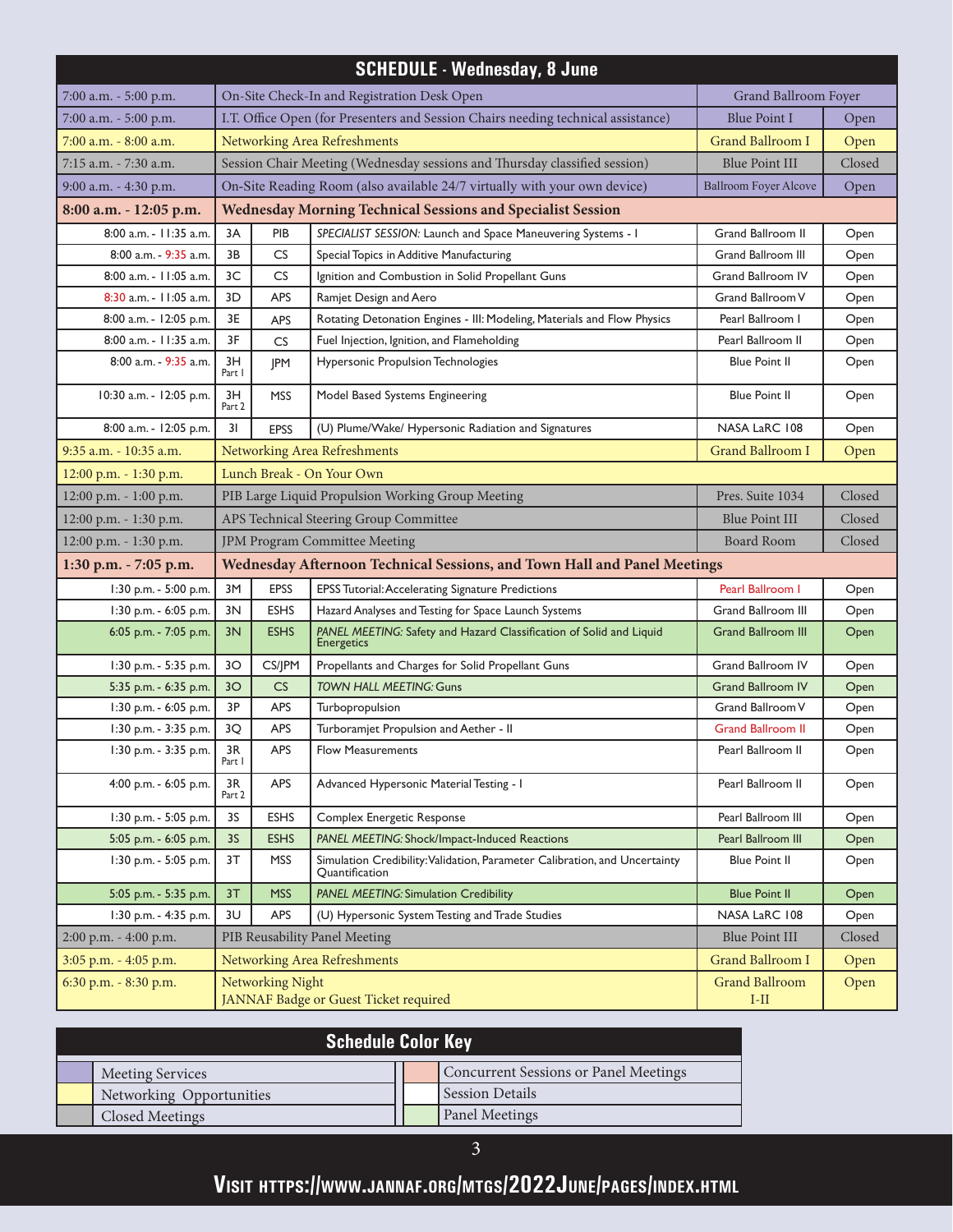| <b>SCHEDULE - Thursday, 9 June</b>                                                |                                                                      |                                                                                              |                                                                                          |                              |        |  |  |
|-----------------------------------------------------------------------------------|----------------------------------------------------------------------|----------------------------------------------------------------------------------------------|------------------------------------------------------------------------------------------|------------------------------|--------|--|--|
| 7:00 a.m. - 5:00 p.m.                                                             |                                                                      |                                                                                              | On-Site Check-In and Registration Desk Open                                              | Grand Ballroom Foyer         |        |  |  |
| 7:00 a.m. - 5:00 p.m.                                                             |                                                                      |                                                                                              | I.T. Office Open (for Presenters and Session Chairs needing technical assistance)        | <b>Blue Point I</b>          | Open   |  |  |
| 7:00 a.m. - 8:00 a.m.                                                             |                                                                      |                                                                                              | Networking Area Refreshments                                                             | <b>Grand Ballroom I</b>      | Open   |  |  |
| 7:15 a.m. - 7:30 a.m.                                                             |                                                                      |                                                                                              | Session Chair Meeting (Thursday Sessions)                                                | <b>Blue Point III</b>        | Closed |  |  |
| 8:00 a.m. - 11:30 a.m.                                                            |                                                                      |                                                                                              | PIB Executive Committee Meeting                                                          | <b>Blue Point II</b>         | Closed |  |  |
| 9:00 a.m. - 4:30 p.m.                                                             |                                                                      |                                                                                              | On-Site Reading Room (also available 24/7 virtually with your own device)                | <b>Ballroom Foyer Alcove</b> | Open   |  |  |
| 8:00 a.m. - 12:05 p.m.                                                            |                                                                      |                                                                                              | Thursday Morning Technical Sessions, Workshop, Specialist Session, and Town Hall Meeting |                              |        |  |  |
| 8:00 a.m. - 12:05 p.m.                                                            | 4B                                                                   | ESHS/CS                                                                                      | Explosive Initiation Modeling and Experimentation                                        | <b>Grand Ballroom III</b>    | Open   |  |  |
| 8:00 a.m. - 9:05 a.m.                                                             | 4C                                                                   | CS                                                                                           | Applications of Solid Propellant Combustion                                              | Grand Ballroom IV            | Open   |  |  |
| 9:05 a.m. - 9:35 a.m.                                                             | 4C                                                                   | CS                                                                                           | <b>TOWN HALL MEETING: Solids</b>                                                         | <b>Grand Ballroom IV</b>     | Open   |  |  |
| 9:00 a.m. - 11:05 a.m.                                                            | 4E                                                                   | <b>CS</b>                                                                                    | <b>Experimental Studies of Rotating Detonation Engines</b>                               | Pearl Ballroom I             | Open   |  |  |
| 8:00 a.m. - 9:35 a.m.                                                             | 4F<br>Part I                                                         | APS<br>Advanced Hypersonic Material Testing - II                                             |                                                                                          | Pearl Ballroom II            | Open   |  |  |
| 10:00 a.m. - 12:05 p.m.                                                           | 4F<br>Part 2                                                         | APS<br>Advancements in Structural Components - I                                             |                                                                                          | Pearl Ballroom II            | Open   |  |  |
| 8:00 a.m. - 11:05 a.m.                                                            | 4G                                                                   | JPM/MSS                                                                                      | WORKSHOP: Scale-Resolving CFD for Propulsion Applications - I                            |                              | Open   |  |  |
| 8:30 a.m. - 11:35 a.m.                                                            | 4 <sub>l</sub>                                                       | <b>APS</b>                                                                                   | (U) SPECIALIST SESSION: Hypersonic Program Overview                                      | NASA LaRC 108                | Open   |  |  |
| 9:35 a.m. - 10:35 a.m.<br>Networking Area Refreshments<br><b>Grand Ballroom I</b> |                                                                      |                                                                                              |                                                                                          |                              | Open   |  |  |
| Lunch Break - On Your Own<br>12:00 p.m. - 1:30 p.m.                               |                                                                      |                                                                                              |                                                                                          |                              |        |  |  |
| 12:00 p.m. - 1:30 p.m.                                                            | <b>Blue Point II</b><br>CS Technical Steering Group Meeting          |                                                                                              |                                                                                          |                              | Closed |  |  |
| 12:15 p.m. - 1:30 p.m.                                                            | MSS Technical Steering Group Meeting<br><b>Board Room</b>            |                                                                                              |                                                                                          |                              | Closed |  |  |
| 1:30 p.m. - 6:35 p.m.                                                             |                                                                      |                                                                                              | Thursday Afternoon Technical Sessions, Workshop, and Panel Meeting                       |                              |        |  |  |
| 1:30 p.m. - 5:05 p.m.                                                             | 4M                                                                   | PIB                                                                                          | SPECIALIST SESSION: Launch and Space Maneuvering Systems - II                            | Grand Ballroom II            | Open   |  |  |
| 1:30 p.m. - 4:35 p.m.                                                             | 4N                                                                   | APS                                                                                          | Fluid-Thermal-Structural-Interaction - I                                                 | <b>Grand Ballroom III</b>    | Open   |  |  |
| 1:30 p.m. - 5:35 p.m.                                                             | 4O                                                                   | APS                                                                                          | Scramjet Fuels and Fuel Systems                                                          | <b>Grand Ballroom IV</b>     | Open   |  |  |
| 5:35 p.m. - 6:35 p.m.                                                             | 4O                                                                   | <b>APS</b>                                                                                   | <b>PANEL MEETING: Fuels</b>                                                              | <b>Grand Ballroom IV</b>     | Open   |  |  |
| 1:30 p.m. - 5:35 p.m.                                                             | 4P                                                                   | <b>JPM</b>                                                                                   | High-Performance Solid Rocket Motors                                                     | Grand Ballroom V             | Open   |  |  |
| 1:30 p.m. - 6:35 p.m.                                                             | 4Q                                                                   | APS<br>HIFIRE Flight 2C                                                                      |                                                                                          | Pearl Ballroom I             | Open   |  |  |
| 1:30 p.m. - 5:05 p.m.                                                             | 4R                                                                   | <b>EPSS</b><br>Composite Scene Signatures of Plume/Wake/Hypersonic Flowfield and<br>Hardbody |                                                                                          | Pearl Ballroom II            | Open   |  |  |
| 1:30 p.m. - 4:35 p.m.                                                             | 4S                                                                   | <b>IPM/MSS</b><br>WORKSHOP: Scale-Resolving CFD for Propulsion Applications - II             |                                                                                          | Pearl Ballroom III           | Open   |  |  |
| 3:00 p.m. - 4:05 p.m.                                                             | <b>Grand Ballroom I</b><br>Networking Area Refreshments              |                                                                                              |                                                                                          |                              | Open   |  |  |
| 6:00 p.m. - 7:00 p.m.                                                             | <b>Board Room</b><br>Closed<br>ESHS Technical Steering Group Meeting |                                                                                              |                                                                                          |                              |        |  |  |
| 7:00 p.m. - 9:00 p.m.                                                             |                                                                      |                                                                                              | EPSS Technical Steering Group Meeting                                                    | Blue Point II                | Closed |  |  |

| <b>Schedule Color Key</b> |                          |  |                                            |  |  |  |
|---------------------------|--------------------------|--|--------------------------------------------|--|--|--|
|                           | <b>Meeting Services</b>  |  | Concurrent Sessions or Panel Meetings      |  |  |  |
|                           | Networking Opportunities |  | <b>Session Details</b>                     |  |  |  |
|                           | Closed Meetings          |  | Panel, Town Hall, & Working Group Meetings |  |  |  |